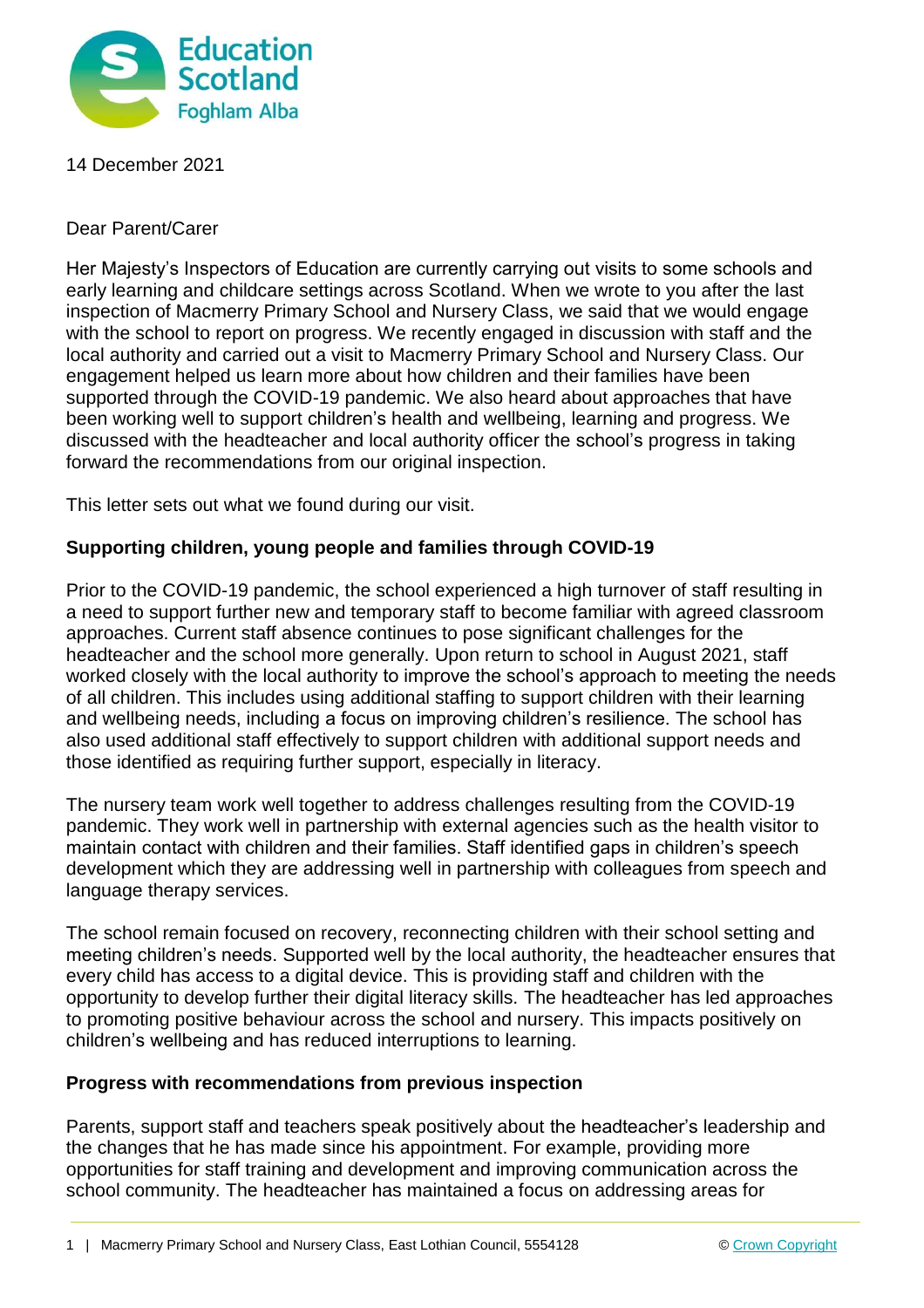

improvement identified in the previous inspection. The headteacher and staff are well placed to address the identified priorities. All staff in the nursery now have a leadership role, providing important opportunities for them to lead areas for improvement. Quality assurance processes are in place and all staff participate in professional learning. Staff use formal and informal conversations well to improve their practice. Self-evaluation now features prominently in the nursery and is increasingly understood by all staff.

Staff across Macmerry Primary School and Nursery Class continue to work well to develop positive, nurturing relationships with children. As a result, the school is now more calm and settled and the learning environment is much more purposeful. In order to improve staff and children's understanding of wellbeing, senior leaders introduced a whole school approach to supporting children's emotional wellbeing. Staff have worked together to create nurturing classroom environments. While the school places a high priority on developing children's wellbeing, staff are aware that further work is required to improve the consistency of approaches to supporting children's wellbeing across the school. Staff have achieved some success in promoting positive behaviour across the school. As planned, the school should continue to engage parents and the wider school community in maintaining and improving further behaviour in classrooms and the playground. Staff also need to ensure that children work at an appropriate pace and provide more opportunities for them to work independently.

To improve consistency in the quality of learning, teaching and assessment, the headteacher has worked together with staff to produce a guide highlighting the most important features of a class lesson. This has been welcomed by staff and is supporting discussions on improving the consistency of teaching, learning and assessment. Staff have undertaken significant work to help children understand the aims of each lesson and how successful they have been at achieving these aims. This work needs to develop further to include more of a focus on the quality of these interactions between staff and children. Children would benefit from being involved more fully in considering what they need to do to be successful in their learning.

As planned, staff need to ensure that learning is at the right level of difficulty for all learners. Children's learning has been disrupted due to the COVID-19 pandemic, however, the pace of learning in lessons continues to be too slow with a majority of children making limited progress. Children would benefit from having a greater role in contributing to improvements in learning, teaching and assessment.

Staff work well with parents and partners to support children requiring additional support. Class teachers and support assistants are now clearer about available resources to support the needs of individual children. A timetable is in place for children to access regular support on a one-to-one or small group basis with a member of the leadership team. This support is very well-received by children and staff.

Staff know the children well and are becoming increasingly confident in using data to support children with their next steps in learning. The current school improvement plan highlights literacy, and in particular, writing as an area for improvement. Senior leaders have introduced a new writing programme. Staff report that this has provided clearer guidance on children's progression and is supporting teacher judgement of achievement at each Curriculum for Excellence level. As planned, staff need to develop further their shared understanding of national standards to ensure that the needs of all children are met. This approach should be extended across all areas of the curriculum.